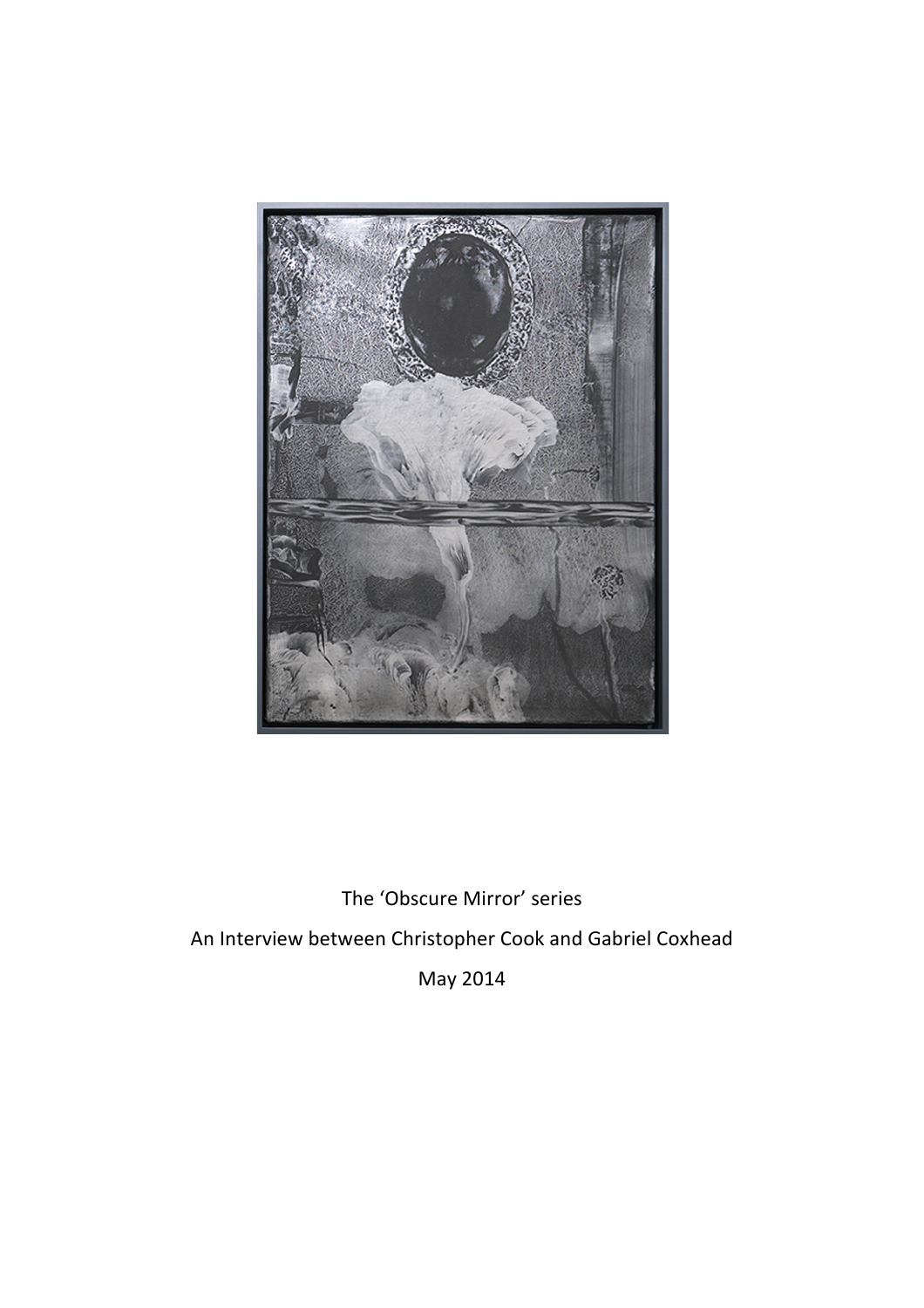Gabriel Coxhead: I'd like to start with a question about your technique in the 'Obscure Mirror' works. You've spoken in the past about how you see your graphites as a hybrid of drawing and painting. Did working on linen, a soft support, make this series of works feel 'more' like painting? What different effects do the works on linen produce, as opposed to the works on paper on the other side of the gallery?

Christopher Cook: The linen was well-primed to harden up the surface, but yes, you're right, this sequence did feel more akin to painting. In the works on paper I had in mind a completely contemporary inquiry concerning language and possible fusions of linguistic strands. The traditional feel of the linen instead encouraged a more deliberate, slow-burn approach where the language was uneasy but not destabilized. The method allowed for more layering, and the primer gives off less light than the paper, so they also became darker – in both a physical and metaphorical sense.

GC: Yes, and not just darker, but at the same time also more lustrous, more sparkly and speckled, where the graphite catches the light. I was wondering: was it experimenting with this technique, seeing these sorts of glinting, reflective effects, that got you thinking about mirrors, which are a motif throughout the series? Or, if not always literal mirrors, then other sorts of light-reflecting surfaces...?

CC: The graphite has always had that ability, to move unexpectedly from absorbency to reflectivity – often when an attempt to produce more darkness backfires, as can happen in etching, when the white of the paper fills in and the blacks flatten. In the case of graphite, its natural reflectivity accentuates this loss of contrast. I'm sure this played its part in the development of the 'obscure mirror' idea.

GC: I guess what I'm circling around is the question of how much the 'obscure mirror' idea is a metaphor for your practice as a whole: this sense that your graphites involve this same dynamic  $-$  light-dark – which is implied by the idea of an 'obscure mirror'; and possibly the sense that when you're alone, working on a piece, focusing intensely, the work somehow becomes a sort of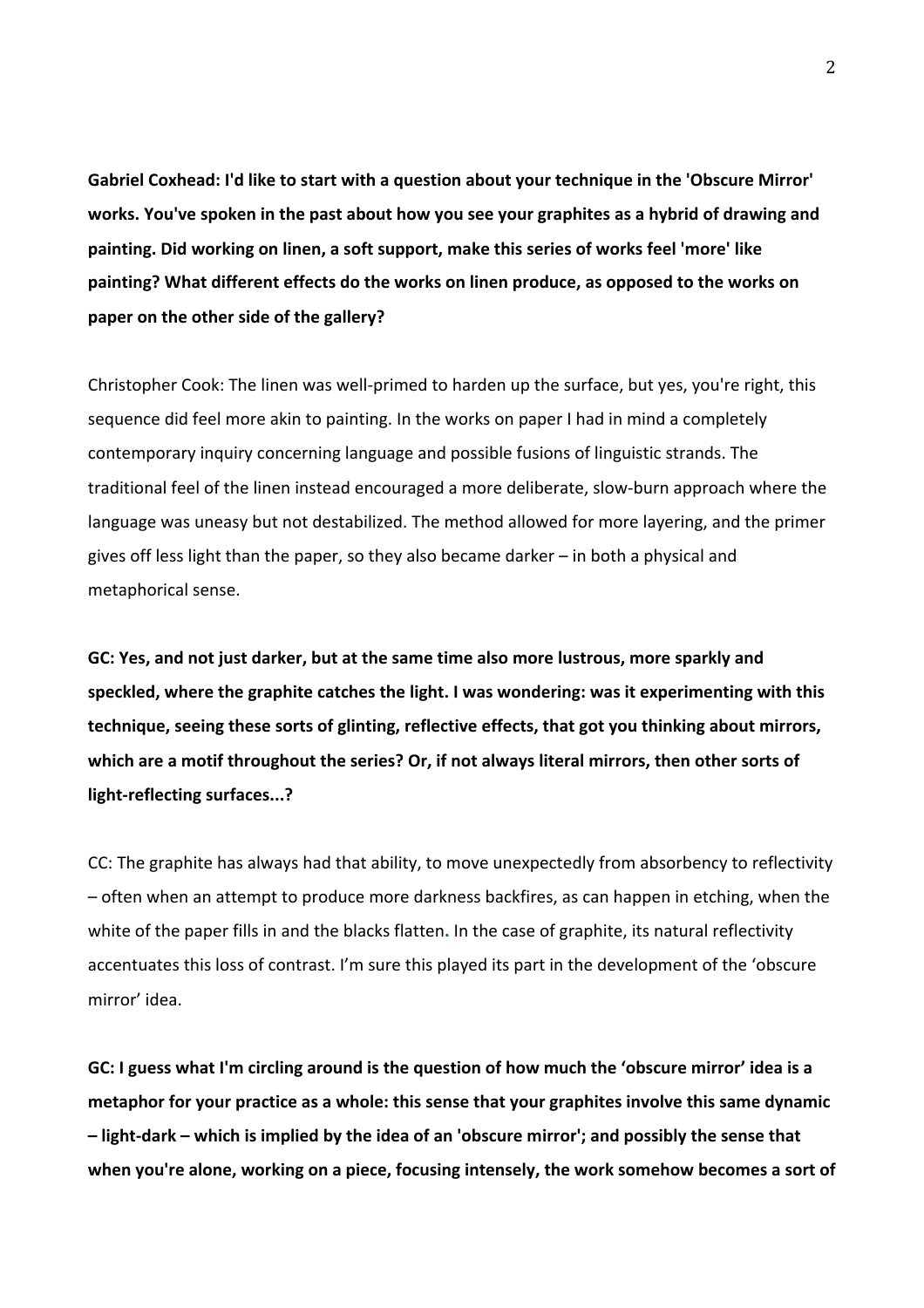reflection of you. What are your thoughts on that? Or do you intend the images of mirrors in the **works** – or of similar, substituted shapes, such as lakes or even eyes – to be more a kind of message to the viewer?

CC: Both, in a way. I feel that the presence of the mirror alters the viewer's standpoint slightly, in that the image is made more provisional somehow, and subject to revision via this other perspective that sits within the picture frame. I suppose this derives from my experience whilst painting - the inclusion of a mirror allowed me a distance and an irony when required, and consequently the tone of the work became more volatile and unnerving.

And, definitely, there's also an element of the obscure mirror idea that connects fundamentally to my process. I feel a potent aspect of the act of painting is the way it draws me into conversation with myself, throwing up some half-known or uncomfortable aspects of that self. That said, I don't see painting as confined to this mirroring. Much of the inquiry is into the possibilities of visual language itself, though not as much as in the paper works.

GC: I think this sense of visual possibility is something that characterizes your work. There are always certain shapes that suggest - or perhaps signify, is a better way of putting it - some reading or direction. But other shapes and forms are less distinct, indicating things that are not quite there or that perhaps only might be there. Your works are sort of alive or ornate with possibility. And, phrased like that, it sounds like quite a nice thing to contemplate. But in the 'Obscure Mirror' works this sense of possibility feels quite macabre, quite threatening and sinister. Was that something you were consciously trying to encourage?

CC: I found that the idea of the obscure mirror made me consider the closeness of certain sinister elements – elements sometimes recalled from previous works. I wanted to bring some of these back into play, as a way of reevaluating them. So the mirror became a type of window back to early work, especially to paintings I produced in Rome three or four years ago, under the influence of Baroque interiors.

In the past, using the graphite has drawn me towards the twilight vision of Dore, or Redon, perhaps. Or, in other pieces, an unexpected association with black-and-white documentary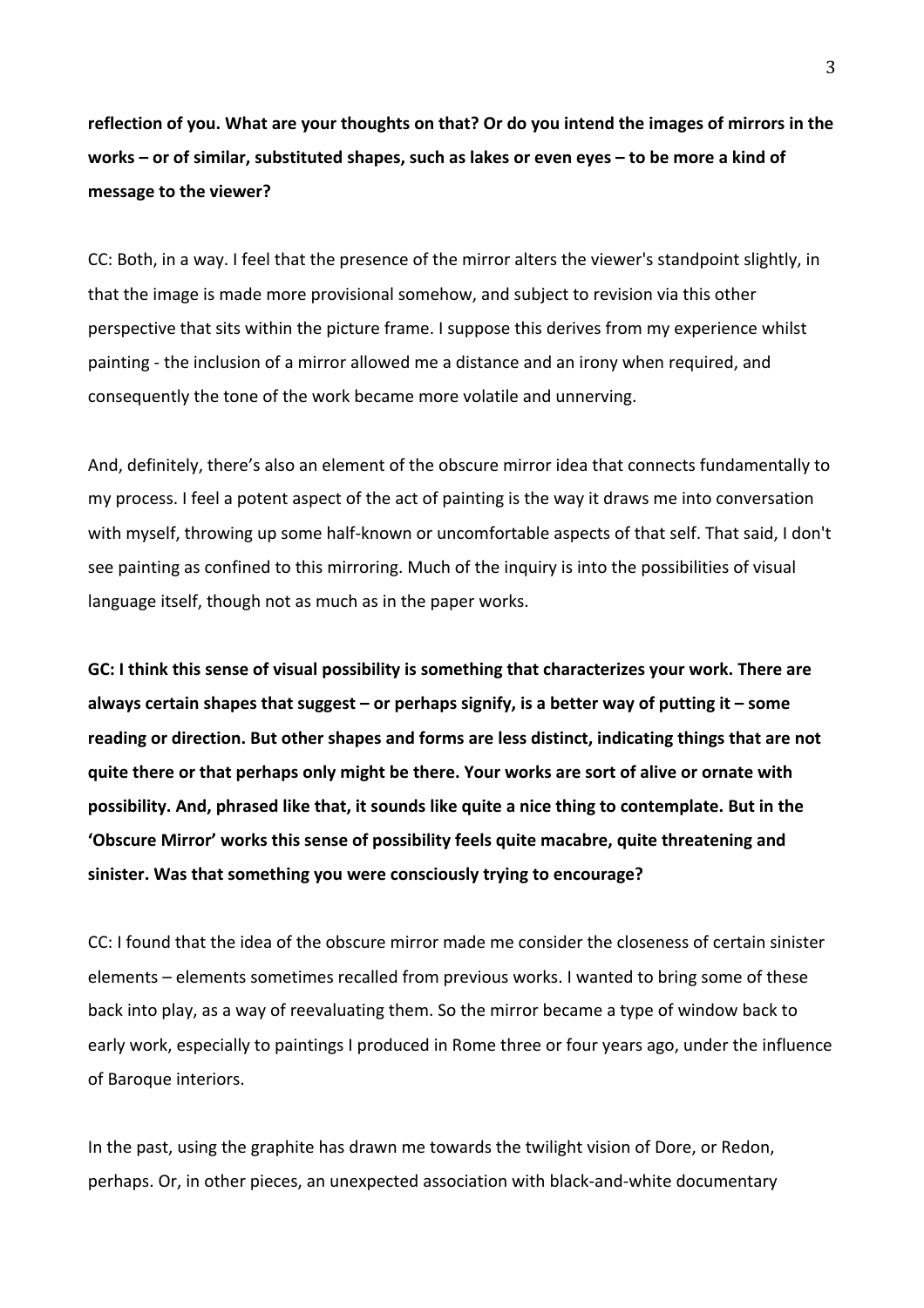photography occasionally led me towards some bleaker images of the inhumane. It's not that I want to speak of current events – those, say, in Syria or Ukraine, the list goes on – but more to evoke the closeness of these inclinations in the everyday. I think that's why the 'Obscure Mirror' images can look medieval at times – because the idea of the 'sinister' has not much changed over time, only its method of delivery.

GC: There are certainly all sorts of medieval and Renaissance references throughout the series: the 'vanitas' theme of piles of skulls; what looks like a horned figure in *Harbinger*; the figure of a bird, perhaps implying some sort of augury, in *Mirror Stage*. And also perhaps more **contemporary parallels, such as what could be mushroom clouds in** *Hallucination***. Again, is** there an element of a direct message to the viewer? I'm thinking of the tradition of 'momento mori' paintings, and suchlike.

CC: A partial explanation for the medievalism is that while on another residency in Italy last year I was re-reading the translation of Dante's *Purgatorio* that I'd first read while studying in Bologna in the Eighties. It had less impact the second time around as the images that had persisted in my imagination were more to do with Dore or Blake's illustrations than the text itself. But its atmosphere provided a kind of foil to the speculative pieces on paper I was making at the time. As the act of painting includes that self-scrutiny you asked about earlier, it felt important to maintain that dark/light symbiosis.

## **GC: And the images of birds?**

CC: They're types of messengers. I feel they denote something – some information – being carried from one realm to another, and so contribute to the feeling of transience.

GC: What about the skulls and flames? Traditionally, these have been taken as symbols of fleeting time, of the temporariness of human existence. Do these themes have a resonance for you? Your work, particularly, seems to be about notions of time.

CC: That's a complex question. I don't feel time and its passing is a particular preoccupation at the moment, but as a painter the concept of 'vanitas' can seem intimate at times – not just because of the tradition, but also due to continually trying to catch rich emotional moments and turn them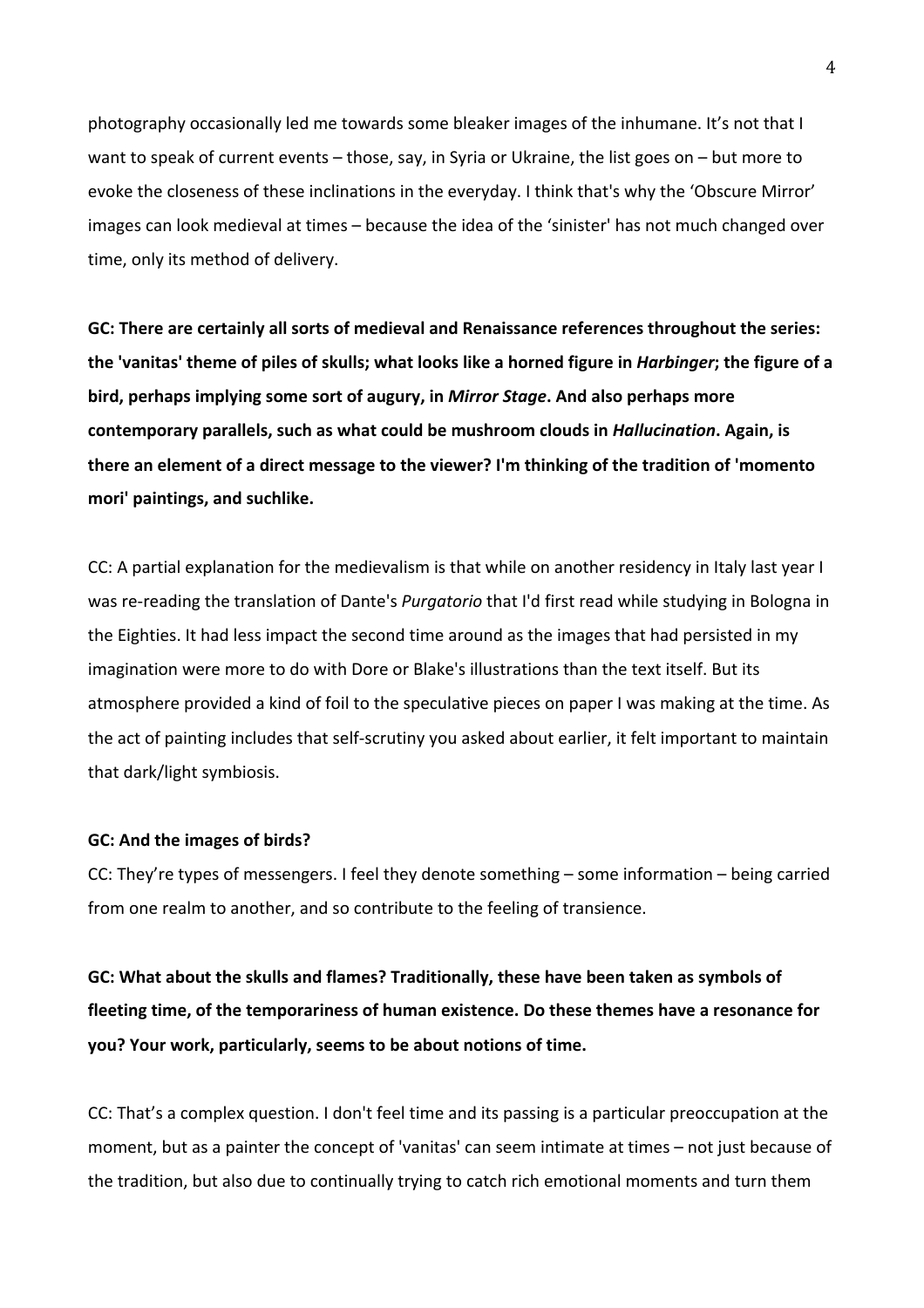into static images. What the concept of Purgatorio offers is the possibility of change, or development – so in the sense that these paintings are also warning signs, that works for me. So, the mushroom cloud trees around the black mirror pool may threaten existence itself, but the inclusion of the caravan shows that people have learned to live with the spectre of them.

GC: In the same way that people have learned to live with, say, the spectre of urbanisation? I'm thinking of the work, Mythic Landscape, here, featuring what might be hazy images of an urban skyline far off in the distance, while fragments of other, more bucolic landscapes seem to billow and blot out the rest of the city.

CC: Variations on the theme of urbanisation have absorbed me for many years – in that it presents the visual imagination with an image of our relationship with the natural world, one which also reflects an internal relationship between our hardwired animal self and our cultural self. C.S. Lewis's *The Great Divorce* – the bus ride from hell to heaven, transiting the suburbs – left a big impression on my visual imagination as a student. My work, *Mythic Landscape*, is as much a wasteland of the urban periphery, with worn-out fragments ripped from assorted landscape painting traditions, and an uncanny vessel that's out of scale and out of kilter with these vaguely romantic aspects.

GC: Is the idea to do with positing some sort of equivalence between these different visual registers; or somehow corralling and fixing fugitive images? Is that what Purgatorio means for you in these works? A realm where one has to accept the hallucinatory, unreal aspect of **images?**

CC: Yes, your suggestion of equivalence is right  $-1$  think that's what I aim for much of the time, and the equivalence is part of the method of corralling, as you put it.

GC: Your images of nature seem to exist on various scales. *By Two Ways*, especially, looks like something bacterial or spore-like, but also like nebulae in space.

CC: I like the blank duality of that image. Ideas of passage, or threshold, are to the fore, but with little sense of where one is passing from or into, or as you suggest, little sense of absolute scale. By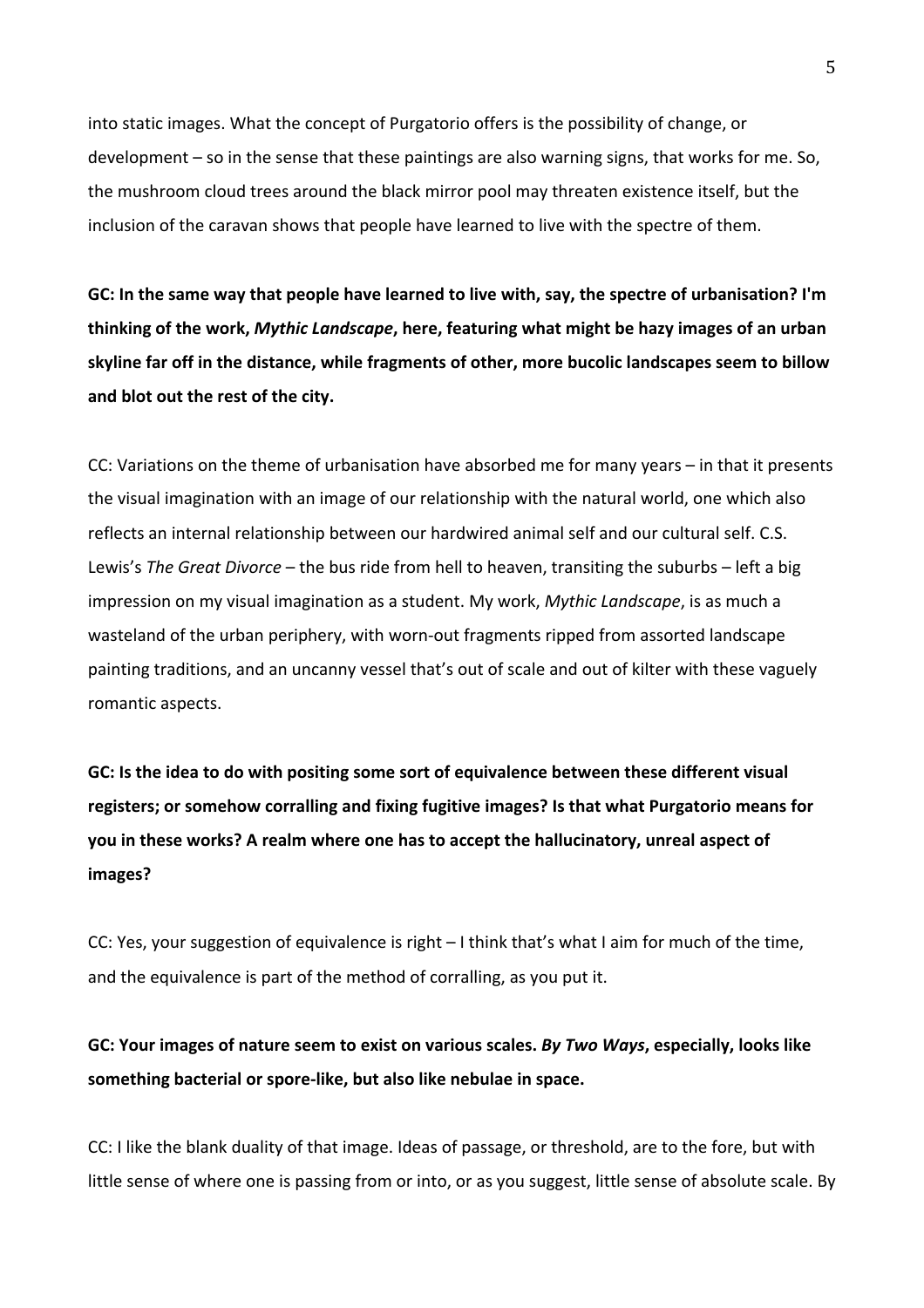'natural world' I also want to include all the non-bucolic elements, the bacteria, the insects, quantum realms, and so on – not just our impact upon trees, as important as I think that is...

GC: And most of the time, in these works, that natural world seems to be something quite sinister and oppressive: erupting flames, billowing ash clouds, things that appear to threaten **our sense of integrity and security. Though in** *Hallucination***, as you've mentioned, there's the** tourist caravan parked next to the erupting mushroom cloud trees, and also a road leading to the lake, while the rest of the world dissolves away into formlessness – it's like a sightseeing **spot on the brink of reality! Is part of your thinking to evoke the terror of nature, but also the** pull it has on us, the way we're attracted to its chaos? How do you see your work in relation to traditional ideas of the sublime?

CC: The mirror sequence seemed to reject the beautiful in favour of the sublime – mainly because I feel the sublime to be a more enlivening and enlightening force than beauty. Hence I'm more at home with images that threaten, in one way or another, because making them delivers a psychic intensity that lights a path to a significant image without too much intrusion from aesthetic considerations. So to answer the question, the terror of nature on various scales, stars to microbes, is in there. As Rilke understood, terror and beauty are neighbours.

That said, I don't wish to lose touch with irony – I'm aware of the gothic hyperbole in play, as in Dante; and so the unlikely mirrors are there in part to disconcert too orthodox a reading.

## GC: To make viewers aware of and question what they're looking at, to create a moment of selfreflection – sort of like a real mirror, in fact?

CC: Yes, as 'vanitas' paintings were intended to do, though in a less specific way -- by forcing the viewer to confront the prospect of death they could put other concerns into perspective. The shifts of language in the sequence, including irony, should I hope allow for more subtle levels of engagement.

GC: You've touched on the sense of hyperbole. And several works, such as *Vanity Totem II* or *Soft-Transmission*, seem to hint at spaces that could be theatres or stages, or that conjure up an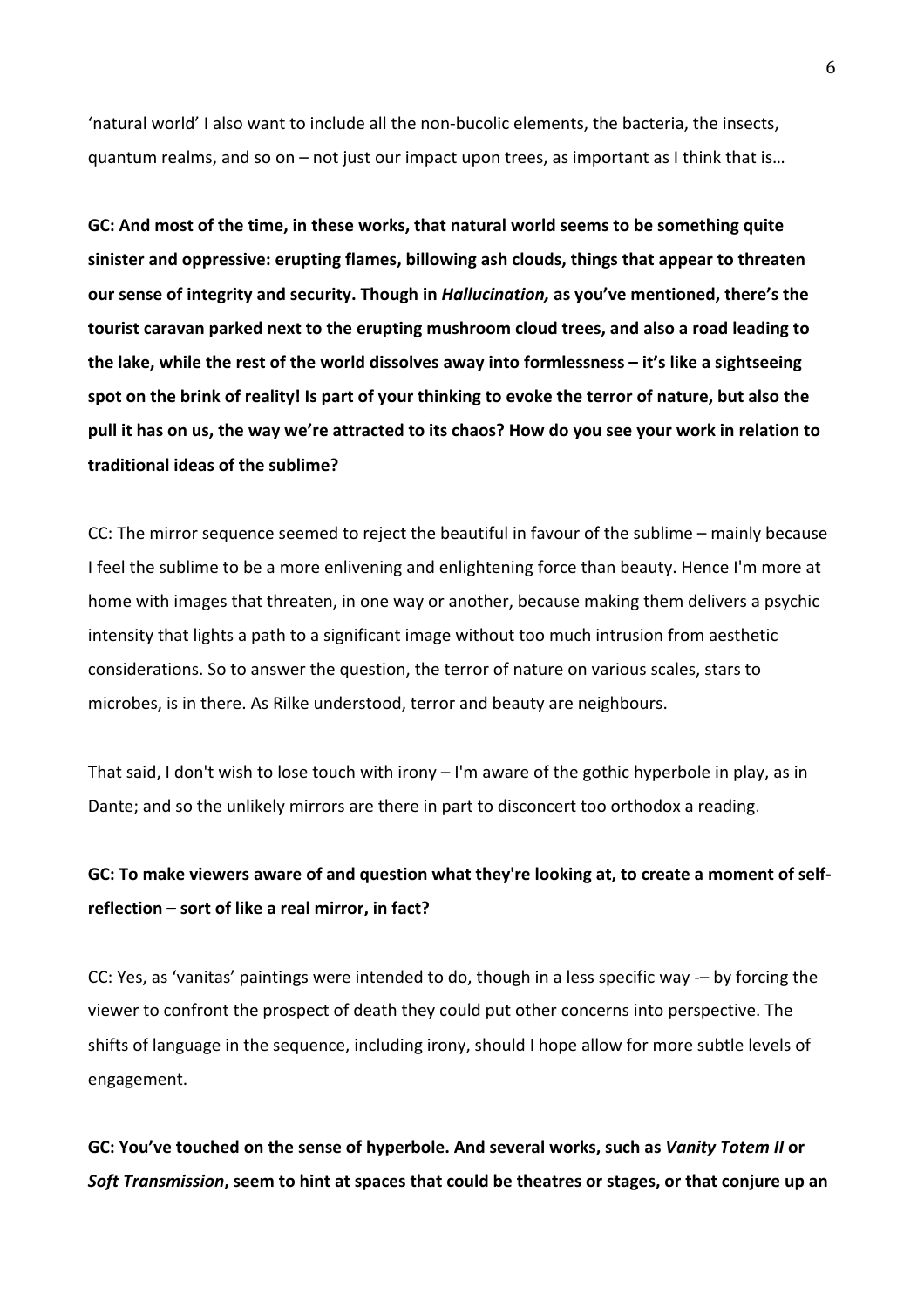## air of artifice or exaggeration. This is another theme of yours from earlier works?

CC: I've used theatrical spaces in my work for many years  $-$  it usually tends to be an empty space, before or after the performance. Of course, a painting is closely related to the theatre, as another form of self-enclosing rectangle, but I often introduce further levels of artifice 'inside' the work, of which the mirrors are another example. I get a sense that this strategy of double-artifice gives a stronger kick of the real to the work  $-1$  suppose as Shakespeare's plays-within-plays were intended to do.

GC: This really interests me, because on one level you're constantly alerting the viewer to the artifice of art-making, the fact that you're creating an illusion of sorts; yet at the same time your work taps into a parallel tradition of painting-as-process, where the truth of the mark-making is evident for all to see. It goes back to what I was saying earlier about the sometimes slightly frightening sense of possibility in your works: the idea that something can both be a line or a shape, yet soon start to veer off into resembling something, into the realm of representation... It reminds me in a way of someone like Henri Michaux, whose squiggles and patterns sit in some hypnotic, halfway state between figuration and abstraction. And of course, it also relates back to the dark imaginings of the gothic.

CC: I have strong figurative inclinations, probably to do with a three year period I spent in Italy after leaving the Royal College, but I'm as much a process painter because I want images to 'become' – though often they arise from places previously visited, so are rarely entirely unexpected or unknown. But Michaux's work doesn't interest me as much as, say, the ink drawings of Victor Hugo, because Michaux knows he eventually wants figures from his squiggles, whereas Hugo is more open to suggestion.

GC: Can you talk a bit about your own process? How do you go about 'composing' a work that's to say, how do you go about keeping your openness to suggestion and spontaneity? Are **you looking for an image to emerge? A specific image? A category of image?** 

CC: One reason for staying with the graphite for so many years is that it is fascinatingly unpredictable during the process, and very responsive to different instruments and surfaces. I